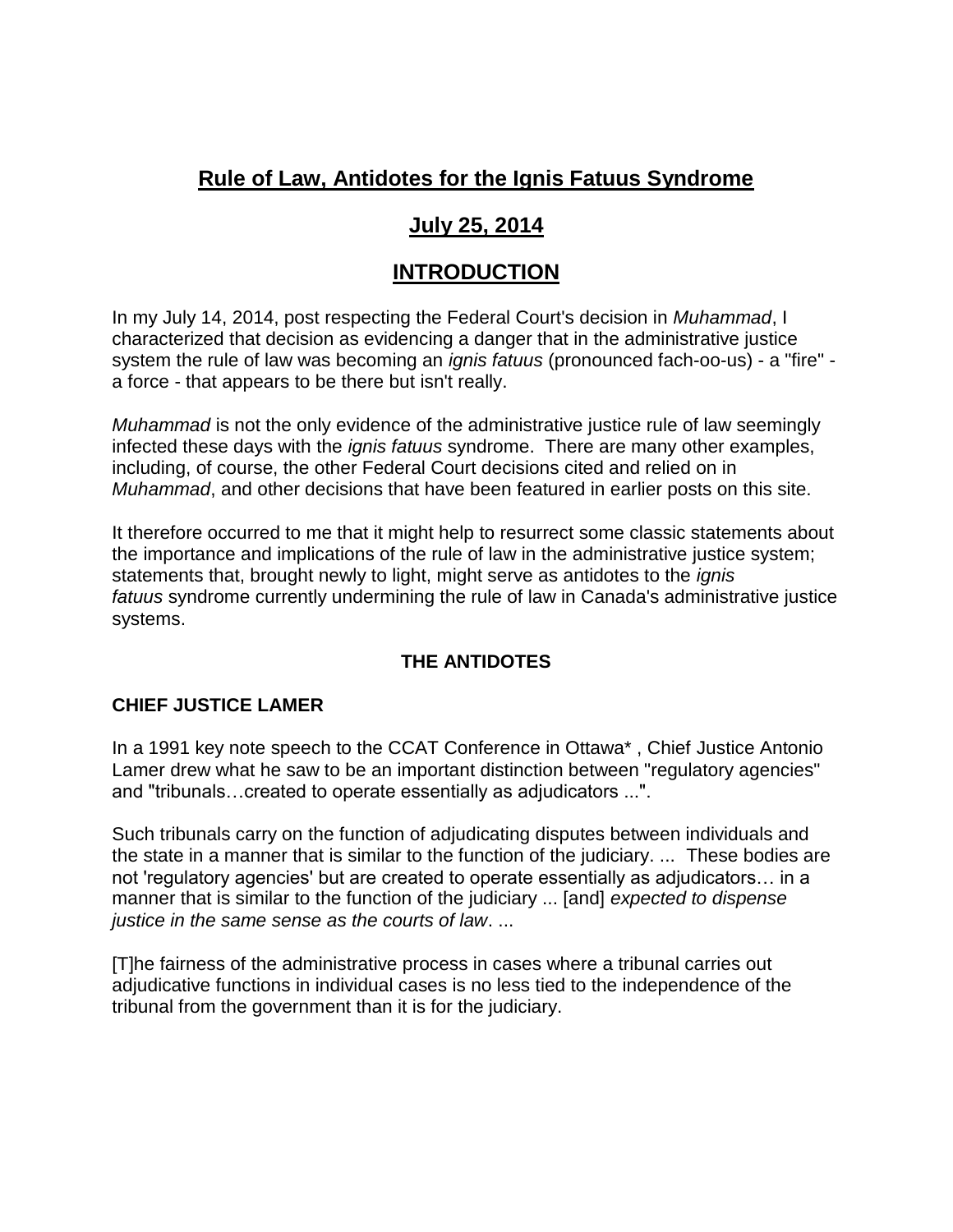#### **CHIEF JUSTICE McMURTRY**

Six years later, the key note speech of the Honourable Roy McMurtry, then the Chief Justice of Ontario, to the annual Conference of Ontario Boards and Agencies, on November 20, 1997, included these passages: \*\*

... It is for this reason - the potential enormity of the impact of decisions of administrative justice system agencies on people's lives, particularly the lives of the poor and disadvantaged in our society - that the actual and perceived independence and the actual and perceived fairness of our administrative justice system agencies must be seen to be fundamental to the rule of law and to the health of our society. Independence and fairness are the bulwarks of the rule of law and the essential counterweights to the always understandable push for more efficiency.

Independence means, of course, having administrative justice agencies and their adjudicators so positioned and organized that they see themselves and are seen by others as being free to decide undeterred by outside influences or fear of personal consequences. ...

... [I]ndependence in decision-making ... is undoubtedly the most important principle in the justice system. ...

It is clearly essential that the ... internal tribunal environment be not dominated by fear of non-renewal. ...

In my view, the legal principles were accurately stated by Ron Ellis in his address to the CBAO in September ... as follows:

1. Issues involving legal rights and obligations can at law only be validly determined by adjudicators who are independent and impartial and whose circumstances do not provide any reasonable basis for an informed observer to think otherwise.

2. The confidence of the adjudicator, and of the parties, that the adjudicator is free to make a decision in their case without fear of personal consequences is a fundamental prerequisite for any independent and impartial adjudication.

### **CHIEF JUSTICE McLACHLIN**

A year later, in a key note speech to the 1998 annual BCCAT Conference in Vancouver, Supreme Court Justice Beverley McLachlin (as she then was) distinguished between two categories of decision-making bodies: 1) "regulatory or licensing bodies", and 2) "dispute resolving bodies". The latter, she said, are "doing what the courts have traditionally done," adding that "…a theory of the Rule of Law that cannot account for these [dispute resolving] bodies will have a very short life. The Rule itself will become illegitimate." \*\*\*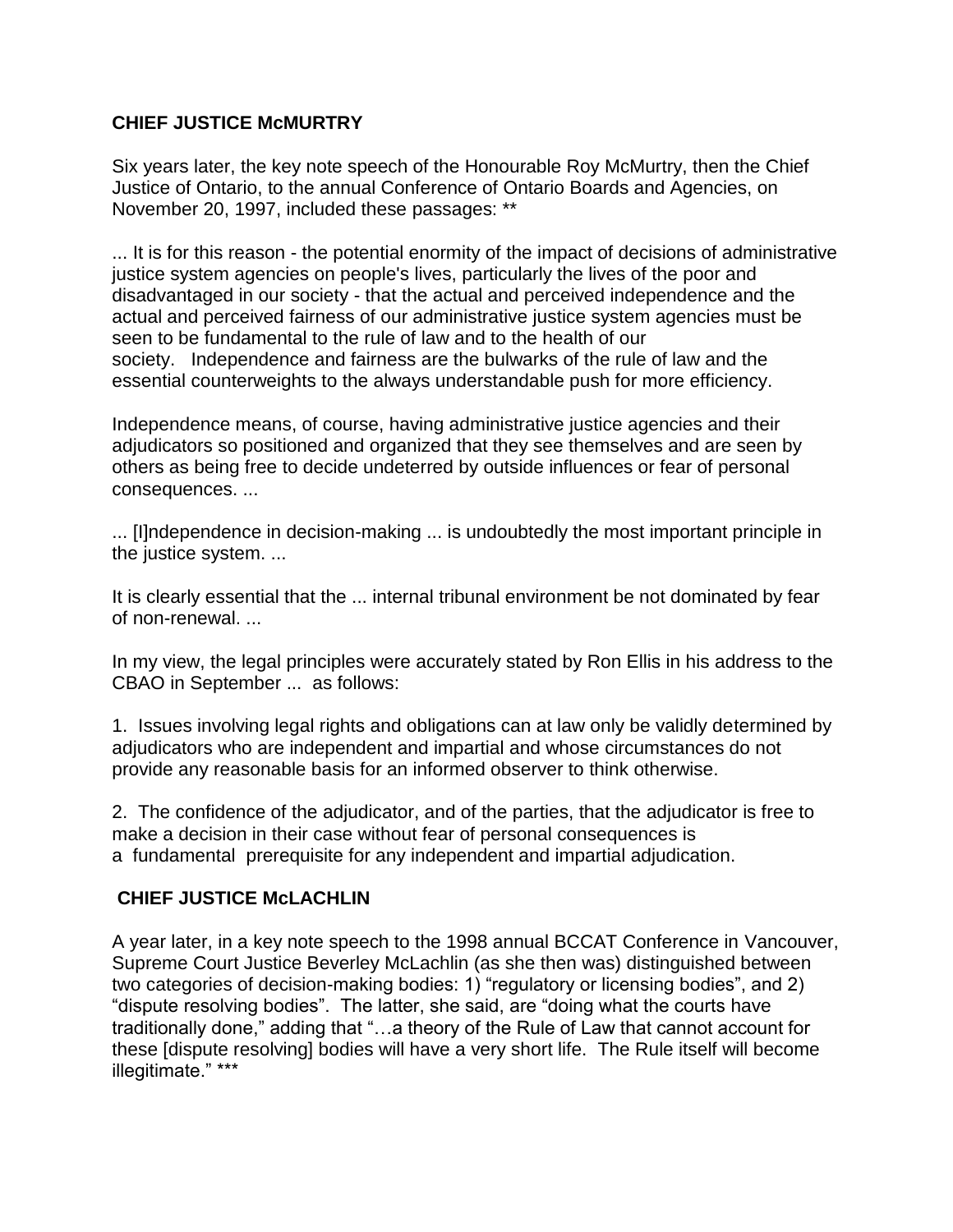### **BC COURT OF APPEAL JUSTICE, CAROL MAHOOD HUDDART**

The next year, at BCCAT's 1999 Conference, the Honourable Madam Justice Carol Mahood Huddart of the B.C. Court of Appeal took her turn. \*\*\*\* She put the question somewhat differently.

…we know that an impartial decision-making process is fundamental to a democracy and to the rule of law that permits people with different ideas of morality to live together in a peaceful community. It is from the perspectives of a decision-maker and of a client that I address you today about *the ethic of impartiality* that lies at the root of our legal system and the Rule of Law.

She goes on to say that:

... [E]ven as early as 1959 ... Canadians would have agreed that fair decision-making procedures require an impartial decision-maker, one free of bias in favour of or against a party to the dispute or a person affected by the decision being made. And they would have understood free of bias to mean manifestly so."

In her remarks, Huddart also examined the guarantors of impartiality. She referred to the *Valente* requirements of independence (security of tenure, financial security and freedom from administrative control by the executive on matters bearing on their adjudicative function) and said that the independence of any particular body must be examined "structurally", "that is, independently from the actual operation of the agency in a particular case" - a point of view that was, of course, central to the *Valente* and Généreux decisions, and that was, as we have seen, generally ignored in *Muhammad*.

#### **SUPREME COURT OF CANADA IN** *PAUL*

And, then, of course there is the Supreme Court's acknowledgement of the justice system role of tribunals in *Paul v. British Columbia (Forest Appeals Commission)*, [2003] 2 S.C.R. 585, at para 22:

While there are distinctions between administrative tribunals and courts, both are part of the system of justice. Viewed properly, then, the system of justice encompasses the ordinary courts, federal courts, statutory provincial courts and administrative tribunals. It is therefore incoherent to distinguish administrative tribunals from provincial courts for the purpose of deciding which subjects they may consider on the basis that only the latter are part of the unitary system of justice.

(An Ellis by-the-way question: For what other purposes might it be equally incoherent to distinguish administrative tribunals from provincial courts?)

# **SUPREME COURT OF CANADA IN VALENTE AND GÉNÉREUX**

See references in my July 14, 2014 post.